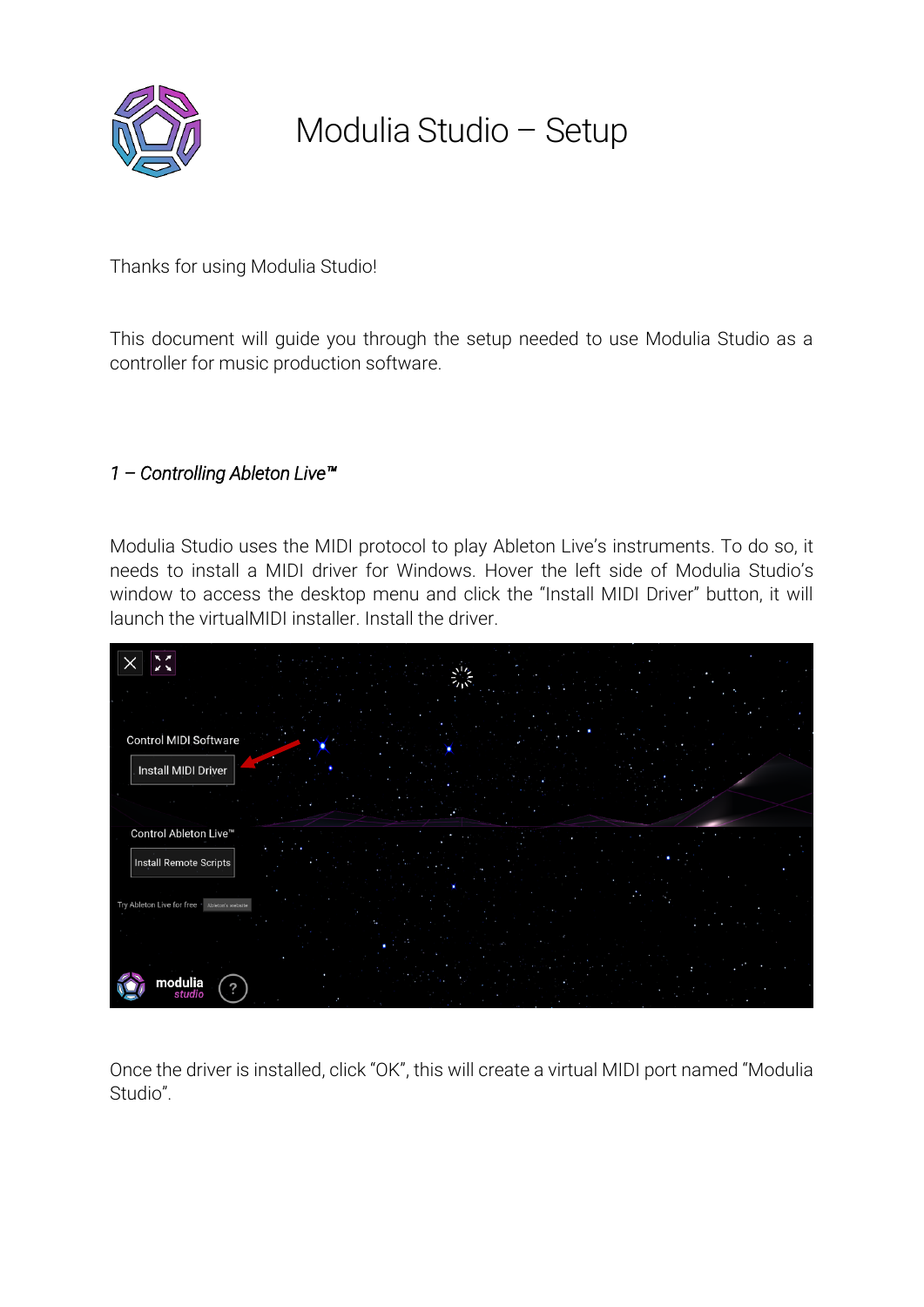

To allow Modulia Studio to integrate fully with Ableton Live, you also need to install Modulia Studio's Live Remote Scripts. In the left-side desktop menu click the "Install Remote Scripts" button.

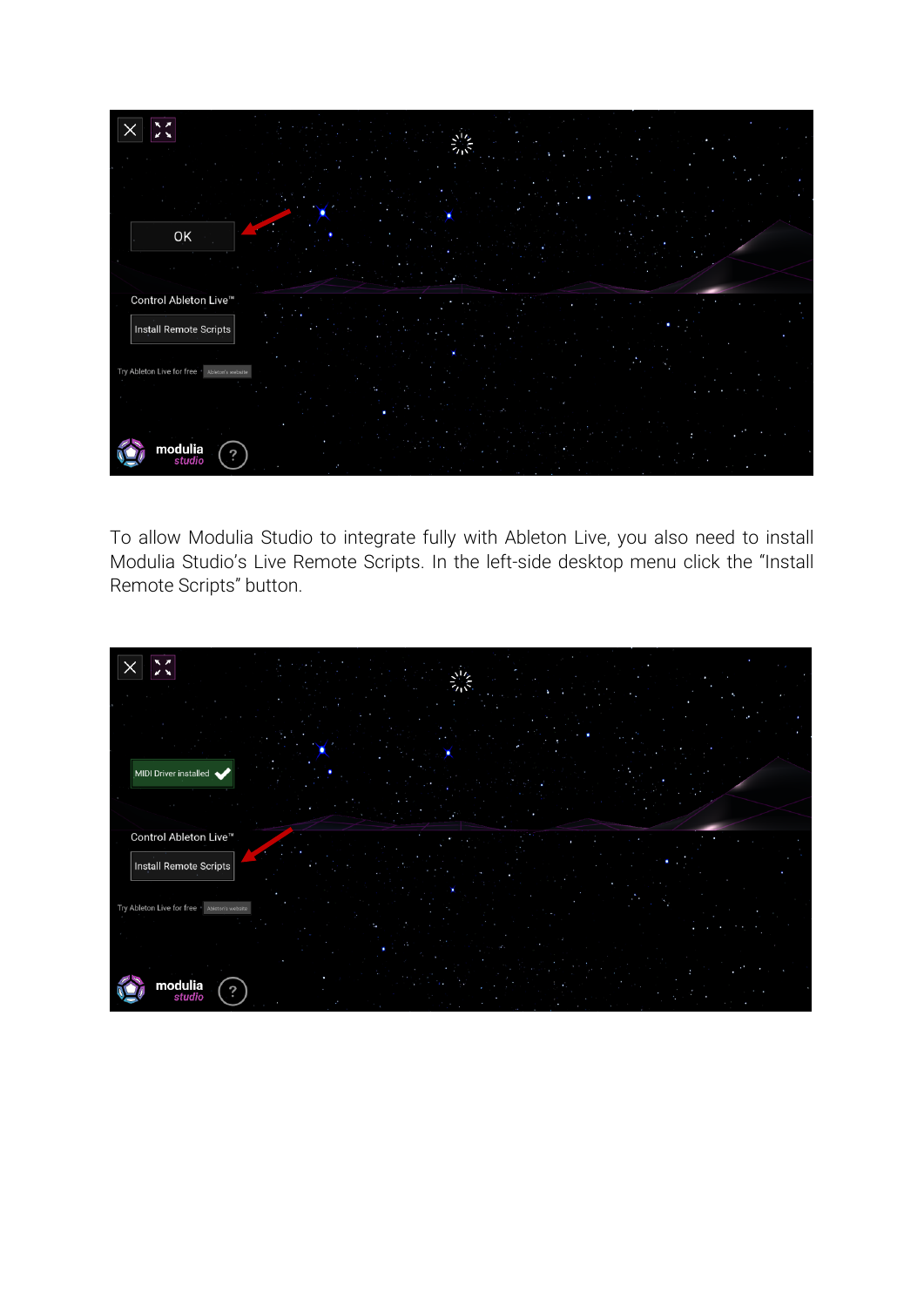It will open an explorer window. Simply select Ableton Live's .exe. *(You don't have Ableton Live ? You can try it for free right here:<https://www.ableton.com/trial/> )*

| <b>K</b> z                                             |                                                                                          |                                                               |
|--------------------------------------------------------|------------------------------------------------------------------------------------------|---------------------------------------------------------------|
|                                                        | Select Ableton Live's .exe<br>> Ce PC > Bureau > Ableton                                 | $\times$<br>↓ ひ Rechercher dans : Ableton<br>مر               |
|                                                        | Nouveau dossier<br>Organiser -                                                           | $\blacksquare$<br>$\Box$                                      |
| MIDI Driver installed                                  | Accès rapide<br>Live<br>OneDrive<br><b>Q</b> Ce PC<br>Ableton Live 10<br>Réseau<br>Suite |                                                               |
| Control Ableton Live™<br><b>Install Remote Scripts</b> |                                                                                          |                                                               |
| Try Ableton Live for free Ableton's website            | Nom du fichier : Ableton Live 10 Suite                                                   | Ableton Live exe (*.exe)<br>$\checkmark$<br>Ouvrir<br>Annuler |
| modulia<br>?<br>studio                                 |                                                                                          |                                                               |

And that's it, the scripts are installed! You can now launch Ableton Live (you may need to restart it if it was already opened).

In Ableton Live go to "Options" -> "Preferences" -> "Link MIDI"

Select "Modulia Studio" as your control surface.

You may see "Input: Modulia Studio" and "Output: Modulia Studio" in the MIDI ports section. Set "Track" and "Remote" to "On" for both input and output.

| Look               | <b>Link</b>                                 |                           |                             |                  |
|--------------------|---------------------------------------------|---------------------------|-----------------------------|------------------|
| Feel               |                                             |                           |                             |                  |
| Audio              | <b>Show Link Toggle</b><br>Show             |                           |                             |                  |
|                    | <b>Start Stop Sync</b>                      |                           | Off                         |                  |
| Link               | $MIDI -$                                    |                           |                             |                  |
| <b>MIDI</b>        | <b>Control Surface</b>                      | Input                     | Output                      |                  |
| <b>File</b>        | 1 Modulia Studio<br>$\overline{\mathbf{v}}$ | None<br>┳                 | None                        | ▼<br>(Dump)      |
| Folder             | None<br>▼<br>$\overline{2}$                 | None                      | <b>v</b> None               | Dump<br>▼        |
|                    | None<br>▼<br>3 <sup>1</sup>                 | None<br>▼                 | None                        | ▼<br>(Dump)      |
| Library            | None<br>▼<br>$\overline{\mathbf{4}}$        | None                      | <b>v</b> None               | ▼<br>(Dump)      |
| Record             | None<br>5                                   | <b>v</b> None             | <b>V</b> None               | ▼<br><b>Dump</b> |
| Warp               | 6<br>None                                   | $\blacktriangledown$ None | <b>v</b> None               | ▼<br>(Dump)      |
| Launch             |                                             |                           |                             |                  |
| <b>Licenses</b>    | <b>Takeover Mode</b>                        | None<br>▼                 |                             |                  |
| <b>Maintenance</b> | <b>MIDI Ports</b>                           |                           | <b>Track</b><br><b>Sync</b> | Remote           |
|                    | Input: Modulia Studio<br>Þ                  |                           | Off<br>On                   | On               |
|                    |                                             |                           |                             |                  |
|                    | Output: Microsoft GS Wavetable Synth<br>Þ   |                           | Off<br>Off                  | Off              |
|                    | <b>Dutput: Modulia Studio</b>               |                           | Off<br>On                   | On               |
|                    |                                             |                           |                             |                  |
|                    |                                             |                           |                             |                  |
|                    |                                             |                           |                             |                  |
|                    |                                             |                           |                             |                  |
|                    |                                             |                           |                             |                  |
|                    |                                             |                           |                             |                  |
|                    |                                             |                           |                             |                  |
|                    |                                             |                           |                             |                  |
|                    |                                             |                           |                             |                  |
|                    |                                             |                           |                             |                  |
|                    |                                             |                           |                             |                  |
|                    |                                             |                           |                             |                  |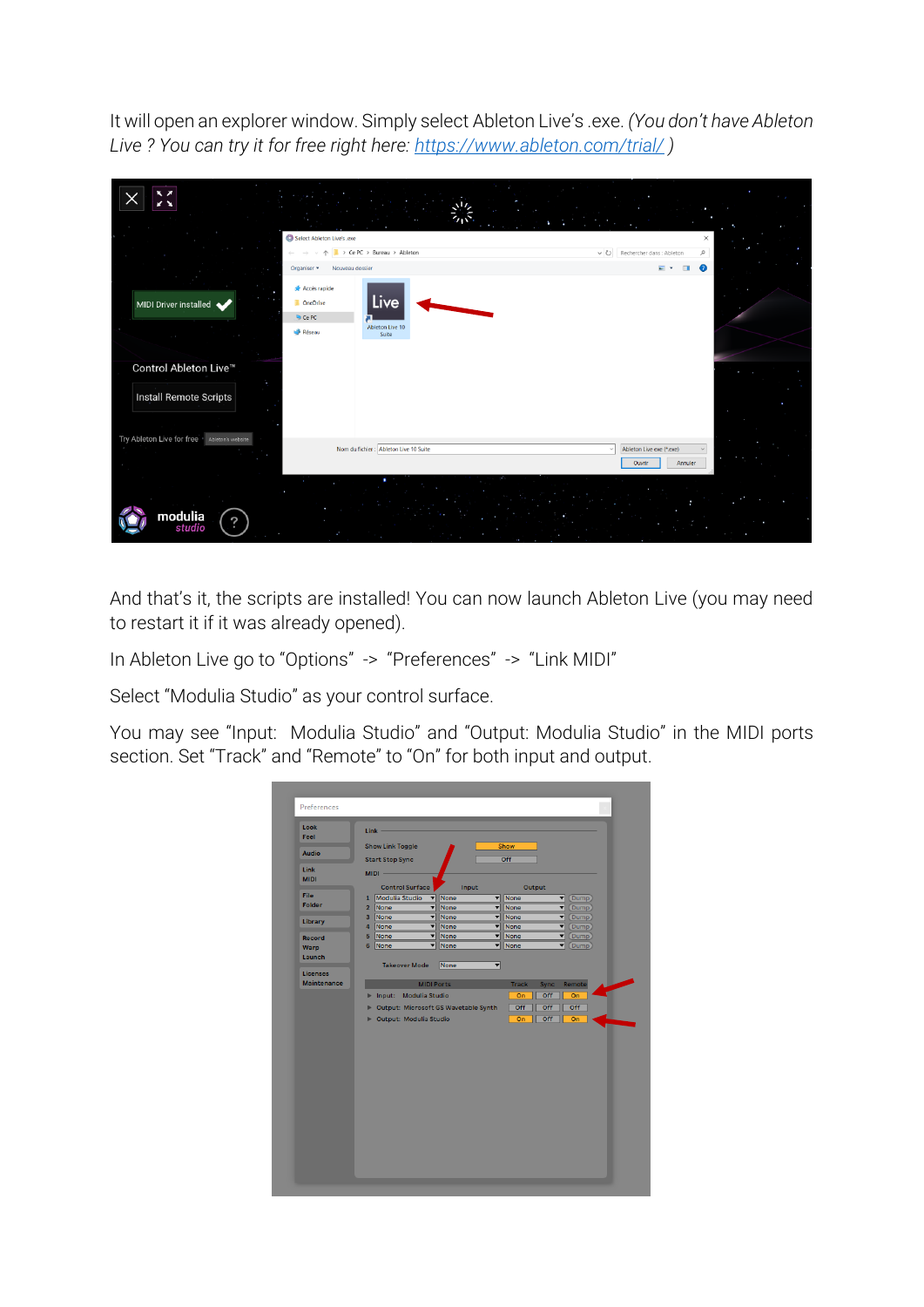You are now ready to use Modulia Studio with Ableton Live!

## *2 – Controlling other MIDI-compatible music production software*

Modulia Studio can play instrument from any music production software by using the MIDI protocol. To do so, it needs to install a MIDI driver for Windows. Hover the left side of Modulia Studio's window to access the menu and click the "Install MIDI Driver" button, it will launch the MIDI driver installer. Install the driver.



Once the driver is installed, click "OK".